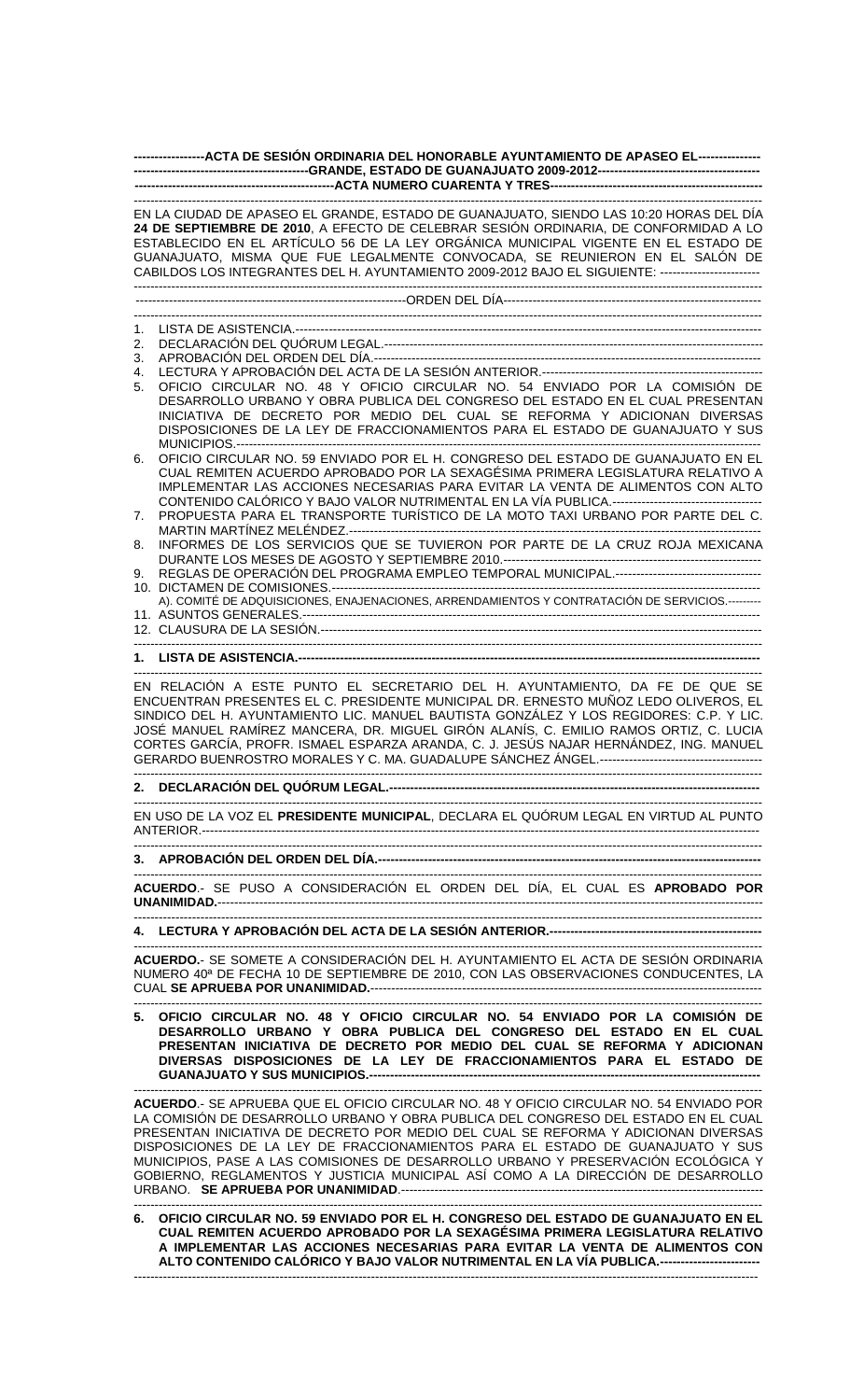EL **REGIDOR ING. MANUEL GERARDO BUENROSTRO MORALES**, DICE QUE DE LO QUE SE TRATA ES QUE NO HAYA AMBULANTAJE CERCA DE LAS ESCUELAS.---

------------------------------------------------------------------------------------------------------------------------------------------------------- **ACUERDO**.- EN RELACIÓN AL OFICIO CIRCULAR NO. 59 ENVIADO POR EL H. CONGRESO DEL ESTADO DE GUANAJUATO EN EL CUAL REMITEN ACUERDO APROBADO POR LA SEXAGÉSIMA PRIMERA LEGISLATURA RELATIVO A IMPLEMENTAR LAS ACCIONES NECESARIAS PARA EVITAR LA VENTA DE ALIMENTOS CON ALTO CONTENIDO CALÓRICO Y BAJO VALOR NUTRIMENTAL EN LA VÍA PUBLICA, SE HAGA LA RECOMENDACIÓN A LA COORDINACIÓN DE FISCALIZACIÓN PARA QUE SE NOTIFIQUE A QUIEN CORRESPONDA, IMPLEMENTE ACCIONES Y RESTRINJA LA VENTA DE COMIDA CHATARRA EN UNA DISTANCIA MÍNIMO DE 100 METROS DE LOS PLANTELES EDUCATIVOS DEL MUNICIPIO. **SE APRUEBA POR UNANIMIDAD**.------------------------------------------------------------------------------------------------------------

**ACUERDO**.- SE SUGIERE A LA COORDINACIÓN DE FISCALIZACIÓN PARA QUE SE NOTIFIQUE A QUIEN CORRESPONDA, IMPLEMENTE ACCIONES Y RESTRINJA LA VENTA DE COMIDA CHATARRA EN UNA DISTANCIA MÍNIMO DE 100 METROS DE LOS HOSPITALES Y CENTROS DE SALUD DEL MUNICIPIO. **SE APRUEBA POR UNANIMIDAD**.------------------------------------------------------------------------------------------------------------

-------------------------------------------------------------------------------------------------------------------------------------------------------

## ------------------------------------------------------------------------------------------------------------------------------------------------------- **7. PROPUESTA PARA EL TRANSPORTE TURÍSTICO DE LA MOTO TAXI URBANO POR PARTE DEL C. MARTIN MARTÍNEZ MELÉNDEZ.---**

------------------------------------------------------------------------------------------------------------------------------------------------------- **ACUERDO**.- SE APRUEBA QUE LA PROPUESTA PARA EL TRANSPORTE TURÍSTICO DE LA MOTO TAXI URBANO POR PARTE DEL C. MARTIN MARTÍNEZ MELÉNDEZ PASE A LA COMISIÓN DE SEGURIDAD, TRANSITO, TRANSPORTE Y PROTECCIÓN CIVIL, PARA SU ANÁLISIS Y POSTERIOR DICTAMEN. **SE APRUEBA POR UNANIMIDAD**.------------------------------------------------------------------------------------------------------------

------------------------------------------------------------------------------------------------------------------------------------------------------- **8. INFORMES DE LOS SERVICIOS QUE SE TUVIERON POR PARTE DE LA CRUZ ROJA MEXICANA DURANTE LOS MESES DE AGOSTO Y SEPTIEMBRE 2010.-------------**

------------------------------------------------------------------------------------------------------------------------------------------------------- **ACUERDO**.- ESTE H. AYUNTAMIENTO 2009-2012 SE DA POR ENTERADO DE LOS INFORMES DE LOS SERVICIOS QUE SE TUVIERON POR PARTE DE LA CRUZ ROJA MEXICANA DELEGACIÓN LOCAL APASEO EL GRANDE, GTO., DURANTE LOS MESES DE AGOSTO Y SEPTIEMBRE 2010. **SE APRUEBA POR UNANIMIDAD**.---------------------------------------------------------------------------------------------------------------------------

------------------------------------------------------------------------------------------------------------------------------------------------------- **9. REGLAS DE OPERACIÓN DEL PROGRAMA EMPLEO TEMPORAL MUNICIPAL.---------------------------------**

------------------------------------------------------------------------------------------------------------------------------------------------------- EL **REGIDOR ING. MANUEL GERARDO BUENROSTRO MORALES**, SUGIERE SE ENVÍEN A LA COMISIÓN DE REGLAMENTOS.--------------------------------------------------------------------------------------------------------------------------

EL **PRESIDENTE MUNICIPAL DR. ERNESTO MUÑOZ LEDO OLIVEROS**, PROPONE QUE SE LEA Y SE LE VAYAN HACIENDO LAS ADECUACIONES.--------------------------------------------------------------------------------------------

-------------------------------------------------------------------------------------------------------------------------------------------------------

------------------------------------------------------------------------------------------------------------------------------------------------------- **ACUERDO**.- SE APRUEBAN LAS REGLAS DE OPERACIÓN DEL PROGRAMA DE EMPLEO TEMPORAL MUNICIPAL CON LAS OBSERVACIONES CONDUCENTES Y SE ORDENA EN SU CASO LA PUBLICACIÓN DE LAS MISMAS. **SE APRUEBA POR UNANIMIDAD**.----------------------------------------------------------------------------

------------------------------------------------------------------------------------------------------------------------------------------------------- **10. DICTAMEN DE COMISIONES.-A). COMITÉ DE ADQUISICIONES, ENAJENACIONES, ARRENDAMIENTOS Y CONTRATACIÓN DE SERVICIOS.--------**

------------------------------------------------------------------------------------------------------------------------------------------------------- **1**.- EL **SECRETARIO DEL H. AYUNTAMIENTO LIC. JUAN ANTONIO GARCÍA OLIVEROS**, DA LECTURA AL ACTA NO. 23ª DE FECHA 14 DE SEPTIEMBRE DE 2010, DEL COMITÉ DE ADQUISICIONES, ENAJENACIONES, ARRENDAMIENTOS Y CONTRATACIÓN DE SERVICIOS DEL MUNICIPIO DE APASEO EL GRANDE, GTO., EN LAS CUALES SE APROBARON LOS SIGUIENTES ACUERDOS: **23.I** ANALIZADAS Y DISCUTIDAS LAS COTIZACIONES PRESENTADAS, ÉSTE COMITÉ APRUEBA POR UNANIMIDAD DE LOS PRESENTES AUTORIZAR AL ORGANISMO OPERADOR CMAPA A ADQUIRIR CON EL PROVEEDOR DENOMINADO **COMPAÑÍA INDUSTRIAL Y COMERCIAL DEL AGUA, S.A. DE C.V. Y/O CICASA** LA ADQUISICIÓN DE LO SIGUIENTE: 1600 (MIL SEISCIENTOS) MEDIDOR MMD-15 S ½" G1" X G3/4" PARA AGUA POTABLE FRÍA MARCA CICASA DE 15 MM ½" DE DIÁMETRO, CLASE METROLÓGICA "B" EN POSICION HORIZONTAL, TIPO VELOCIDAD DE CHORRO MULTIPLE CON TRANSMISION MAGNÉTICA, CON REGISTRO ENCAPSULADO HERMÉTICO SELLADO DE ESFERA SECA ORIENTABLE 350° A UN COSTO DE \$ 400,000.00 (CUATROCIENTOS MIL PESOS 00/100 MN) MAS 16% DE IVA \$ 64,000.00 (SESENTA Y CUATRO MIL PESOS 00/100 MN) **DANDO UN TOTAL DE LA COMPRA DE \$ 464,000.00 (CUATROCIENTOS SESENTA Y CUATRO MIL PESOS 00/100 MN).** CON EL MISMO PROVEEDOR SE APRUEBA LA COMPRA DE: 400 (CUATROCIENTOS) MEDIDOR 120 C 15/115 ½" G3/4" PARA AGUA POTABLE FRÍA MARCA SENSUS MODELO 120C, DE 13 MM ½" DE DIÁMETRO, DE CLASE METROLÓGICA "B", TIPO VELOCIDAD DE CHORRO ÚNICO CON TRANSMISIÓN MAGNÉTICA, CON REGISTRO ENCAPSULADO HERMÉTICO SELLADO DE ESFERA SECA ORIENTABLE 350° A UN COSTO DE \$ 103,200.00 (CIENTO TRES MIL DOSCIENTOS PESOS 00/100 MN) MAS 16% DE IVA \$ 16,512.00 (DIECISÉIS MIL QUINIENTOS DOCE PESOS 00/100 MN) **DANDO UN TOTAL DE LA COMPRA DE \$ 119,712.00 (CIENTO DIECINUEVE MIL SETECIENTOS DOCE PESOS 00/100 MN).** PARA CUBRIR EL PAGO DE ESTA ADQUISICIÓN ESTARÁ INTEGRADO DE LA SIGUIENTE MANERA: EL 50% DEL TOTAL DE LA COMPRA, QUE CORRESPONDE A LA CANTIDAD DE \$ 291,856.00 (DOSCIENTOS NOVENTA Y UN MIL OCHOCIENTOS CINCUENTA Y SEIS PESOS 00/100 MN) SERA CUBIERTO POR LA COMISION ESTATAL DEL AGUA DE GUANAJUATO (CEAG), SIENDO EL ORGANISMO OPERADOR CMAPA EL ENCARGADO DE LA ADMINISTRACIÓN, PROGRAMACIÓN Y LIBERACIÓN DEL RECURSO. EL OTRO 50% QUE CORRESPONDE A LA CANTIDAD DE \$ 291,856.00 (DOSCIENTOS NOVENTA Y UN MIL OCHOCIENTOS CINCUENTA Y SEIS PESOS 00/100 MN) SE CUBRIRÁ DE LA CUENTA PÚBLICA, PARTIDA 5-501-001-600- 601-000-000 DENOMINADA APORTACIONES AL CEAG (ADQUISICIÓN DE MEDIDORES) DEL PRESUPUESTO DEL ORGANISMO OPERADOR CMAPA Y PARA CONTROL DE PRESUPUESTO PROGRAMÁTICO CARGARÁ AL PROGRAMA 4, PROYECTO 4, META 4, ACTA QUE SE ANEXA AL APÉNDICE DE LA PRESENTE SESIÓN.------------------------------------------------------------------------------------------------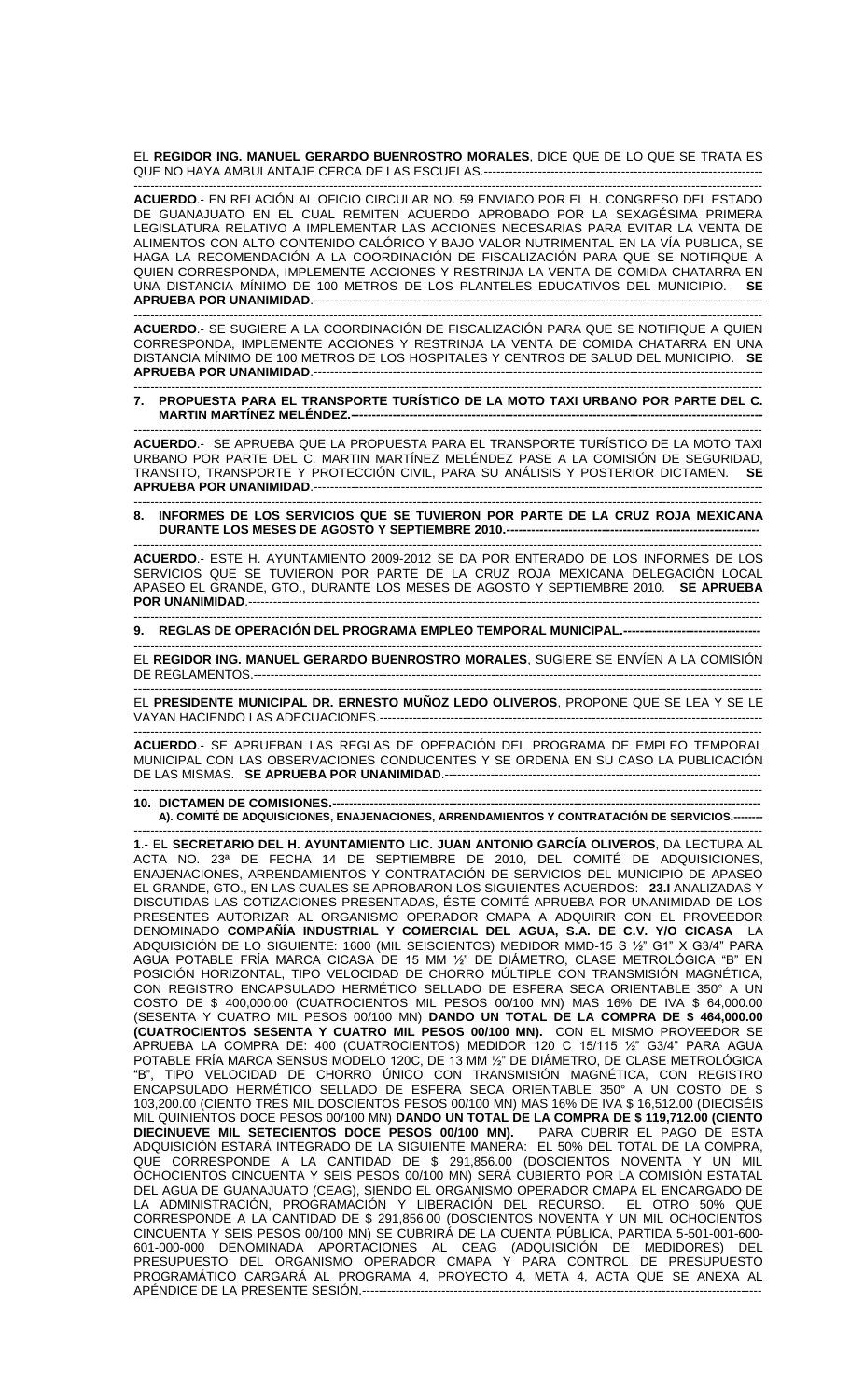------------------------------------------------------------------------------------------------------------------------------------------------------- **ACUERDO.**- SE APRUEBAN LOS ACUERDOS TOMADOS EN EL ACTA NO. 23ª DE FECHA 14 DE SEPTIEMBRE DE 2010, DEL COMITÉ DE ADQUISICIONES, ENAJENACIONES, ARRENDAMIENTOS Y CONTRATACIÓN DE SERVICIOS DEL MUNICIPIO DE APASEO EL GRANDE, GTO. **SE APRUEBA POR UNANIMIDAD**.----------------------------------------------------------------------------------------------------------------------------------- -------------------------------------------------------------------------------------------------------------------------------------------------------

## **11. ASUNTOS GENERALES.--------------------------------------------------------------------------------------------------------------**

------------------------------------------------------------------------------------------------------------------------------------------------------- **A).** OFICIO NO. CC/188/10 ENVIADO POR EL DIRECTOR DE LA CASA DE LA CULTURA "POETA ANTONIO PLAZA" EN EL CUAL SOLICITA SE TOME EN CUENTA LA PROPUESTA DE LA DIRECCIÓN GENERAL DE BIBLIOTECAS DE CONACULTA PARA EL ACCESO A SERVICIOS DIGITALES.------------------------------------------

------------------------------------------------------------------------------------------------------------------------------------------------------- EL **DIRECTOR DE LA CASA DE LA CULTURA "POETA ANTONIO PLAZA" ING. ALBERTO RICO ARELLANO**, DA UNA EXPLICACIÓN SOBRE ESTE PUNTO.--------------------------------------------------------------------

------------------------------------------------------------------------------------------------------------------------------------------------------- EL **REGIDOR ING. MANUEL GERARDO BUENROSTRO MORALES**, MANIFIESTA QUE HAY QUE PROPONERLO EN LA LEY DE INGRESOS PARA EL EJERCICIO FISCAL 2011 PARA QUE SE PUEDA COBRAR POR LOS SERVICIOS PRESTADOS.--------------------------------------------------------------------------------------

------------------------------------------------------------------------------------------------------------------------------------------------------- **ACUERDO**.- SE APRUEBA LA PROPUESTA DE LA DIRECCIÓN GENERAL DE BIBLIOTECAS DEL CONSEJO NACIONAL PARA LA CULTURA Y LAS ARTES, EN ADELANTE **"EL CONSEJO"** EN LA QUE SE PROPONE AL **H. AYUNTAMIENTO** LA INSTALACIÓN DE SERVICIOS DIGITALES EN LAS BIBLIOTECAS PUBLICAS DEL MUNICIPIO, EXPONIENDO QUE EN RELACIÓN CON LAS CONDICIONES QUE MEDIARAN PARA LA IMPLANTACIÓN DE LA QUINTA FASE DEL PROGRAMA DE ACCESO A SERVICIOS DIGITALES EN BIBLIOTECAS PUBLICAS EN ADELANTE **"EL PROGRAMA"** SE BENEFICIARA A LA BIBLIOTECA **"DIEGO RIVERA", CON NUMERO DE COLECCIÓN 8818**, UBICADA EN ESTE MUNICIPIO. LA DIRECCIÓN GENERAL DE BIBLIOTECAS DE **"EL CONSEJO"** A TRAVÉS DEL FONDO NACIONAL PARA A CULTURA Y LAS ARTES, DE CONFORMIDAD CON LO ESTABLECIDO EN LA SEGUNDA CLAUSULA, INCISO G, DEL ACUERDO ESPECIFICO DE EJECUCIÓN SUSCRITO ENTRE **"EL CONSEJO"** Y EL GOBIERNO DEL ESTADO DE **GUANAJUATO** PARA LA IMPLEMENTACIÓN DE LA QUINTA FASE DEL PROGRAMA DE ACCESO A SERVICIOS DIGITALES EN BIBLIOTECAS PUBLICAS, PROVEERÁ EL EQUIPAMIENTO DE LOS MÓDULOS DE COMPUTO EN LAS BIBLIOTECAS PUBLICAS ACORDADAS PREVIAMENTE CON **"EL ESTADO"** Y EL AYUNTAMIENTO, SIEMPRE Y CUANDO LAS BIBLIOTECAS PUBLICAS ACORDADAS CUENTEN CON EL ESPACIO SUFICIENTE Y ADECUADO PARA LA INSTALACIÓN DEL EQUIPO DE COMPUTO QUE BRINDARA EL SERVICIO DE INTERNET GRATUITO, Y QUE EL EQUIPO DE COMPUTO QUEDE AFECTADO PARA USO EXCLUSIVO DE LA BIBLIOTECA PUBLICA SIGUIENTE: DE LA BIBLIOTECA PUBLICA MUNICIPAL **"DIEGO RIVERA", COLECCIÓN 8818, UBICADA EN LA CALLE PAULINOS NO. 200, COL. FRACCIONAMIENTO EL GUADALUPANO, APASEO EL GRANDE, GTO.** A CONTINUACIÓN COMO PUNTO REFERENTE DE LAS CONDICIONES QUE MEDIARAN PARA LA IMPLANTACIÓN DE LA QUINTA FASE DE **"EL PROGRAMA"** QUE BENEFICIARA A LAS BIBLIOTECAS PUBLICAS MUNICIPALES ENLISTADAS EN EL PRIMER PÁRRAFO DE ESTA ACTA, SE EMITE EL SIGUIENTE ACUERDO: **EL H. AYUNTAMIENTO**, CON SUS PROPIOS RECURSOS PRESUPUESTALES SE COMPROMETE A MANTENER EN OPERACIÓN LA BIBLIOTECA PUBLICA RELACIONADA EN EL PRIMER PÁRRAFO, COMPROMETIÉNDOSE ASÍ MISMO A CUMPLIMENTAR LOS REQUERIMIENTOS Y ESPECIFICACIONES PARA PARTICIPAR EN LA QUINTA FASE<br>DE EQUIPAMIENTO DE "EL PROGRAMA", QUE A CONTINUACIÓN SE DESCRIBEN: PRIMERO. DE EQUIPAMIENTO DE **"EL PROGRAMA"**, QUE A CONTINUACIÓN SE DESCRIBEN: **PRIMERO**. ACONDICIONAR ANTES DE LA FECHA PREVISTA PARA LA INSTALACIÓN DE LOS MÓDULOS DE SERVICIOS DIGITALES, LOS LOCALES E INSTALACIONES DE LAS BIBLIOTECAS PUBLICAS SELECCIONADAS, DE ACUERDO CON LOS REQUERIMIENTOS ESPECIFICADOS POR **"EL PROGRAMA"**, ASÍ COMO DARLES MANTENIMIENTO CUANDO SE REQUIERA. LOS LOCALES, DEBERÁN CONTAR CON ESPACIO SUFICIENTE Y ADECUADO, IMPERMEABILIZACIÓN, SEGURIDAD EN PUERTAS Y VENTANAS, MOBILIARIO Y PERSONAL, ASÍ COMO INSTALACIÓN ELÉCTRICA Y CON TIERRA FÍSICA PARA LA ADECUADA INSTALACIÓN DE LOS MÓDULOS DE SERVICIOS DIGITALES Y LA CONECTIVIDAD CON LA QUE SE BRINDARAN LOS SERVICIOS DE INTERNET GRATUITO. **SEGUNDO**. GARANTIZAR LA ADMINISTRACIÓN PERMANENTE DE LOS SERVICIOS DIGITALES EN LOS MÓDULOS DE CÓMPUTO. **TERCERO**. GARANTIZAR QUE EL USO DEL EQUIPO DE COMPUTO, SEA DE ACCESO LIBRE Y GRATUITO PARA EL PUBLICO EN GENERAL, SIN DISTINCIONES DE NINGÚN TIPO, Y QUE EL SERVICIO SE REALICE DENTRO DE LAS INSTALACIONES DE LA BIBLIOTECA SELECCIONADA. **CUARTO**. GARANTIZAR LA PERMANENCIA DE LAS PIEZAS DE LAS COMPUTADORAS O COMPONENTES DE LOS MODULO DE COMPUTO. **QUINTO**. ASEGURAR QUE EL PERSONAL RESPONSABLE DE LOS MÓDULOS DE COMPUTO, SATISFAGA LOS REQUISITOS DEFINIDOS POR **"EL CONSEJO"** Y SIGAN EL PROGRAMA DE CAPACITACIÓN ESTABLECIDOS A TRAVÉS DE **"EL PROGRAMA"**. **SEXTO**. EN CASO DE QUE SEA FACTIBLE, INSTALAR Y MANTENER UNA LÍNEA TELEFÓNICA EN LAS BIBLIOTECAS PÚBLICAS PARA SU USO EXCLUSIVO. **SÉPTIMO**. PREVIO A LA INSTALACIÓN DEL MODULO, CONTRATAR EL SERVICIO DE CONECTIVIDAD TERRESTRE O SATELITAL, SEGÚN SE REQUIERA DE ACUERDO CON LA UBICACIÓN DE LA BIBLIOTECA Y CUBRIR EL PAGO MENSUAL POR EL SERVICIO DE INTERNET. **OCTAVO**. ASEGURAR QUE EN LAS BIBLIOTECAS PUBLICAS, NO SE HAGA USO DE SOFTWARE SIN LICENCIA O NO AUTORIZADO POR **"EL CONSEJO"**. **NOVENO**. A FIN DE ASEGURAR LA SOSTENIBILIDAD DE LOS SERVICIOS BIBLIOTECARIOS DE INTERNET EN LAS BIBLIOTECAS EQUIPADAS CON MÓDULOS DE SERVICIOS DIGITALES DE **"EL PROGRAMA"**, EL AYUNTAMIENTO, CONFORME A LOS LINEAMIENTOS QUE AL EFECTO SE ESTABLEZCAN EN EL PRESUPUESTO DE EGRESOS DEL MUNICIPIO DE **APASEO EL GRANDE, GTO**; SE COMPROMETE A ASEGURAR LA CONTINUIDAD DE LOS SERVICIOS DIGITALES EN LA BIBLIOTECA PUBLICA A LAS QUE SE HACE REFERENCIA EN EL PRIMER PÁRRAFO DE ESTA ACTA, ASÍ COMO GARANTIZAR SU ACTUALIZACIÓN TECNOLÓGICA, A TRAVÉS DE ADQUIRIR Y RENOVAR LOS EQUIPOS DE COMPUTO INSTALADOS EN EL MODULO DE SERVICIOS DIGITALES DE LA BIBLIOTECA PUBLICA DEL MUNICIPIO, LUEGO DE TRANSCURRIDOS CUATRO AÑOS DE SU INSTALACIÓN. **DECIMO**. PROMOVER LA IMPARTICIÓN DE CURSOS DE CAPACITACIÓN PARA LOS USUARIOS. **DECIMO PRIMERO**. COLABORAR EN EL MONITOREO DE LOS SERVICIOS BIBLIOTECARIOS QUE SE PRESTAN A TRAVÉS DE LA RED ESTATAL, MEDIANTE SU SEGUIMIENTO Y EVALUACIÓN Y ENVIANDO EL RESULTADO DE ESTOS A LA COORDINACIÓN ESTATAL Y A "**EL CONSEJO"**. **DECIMO SEGUNDO**. CONOCER Y SUPERVISAR LA APLICACIÓN DEL REGLAMENTO DE SERVICIOS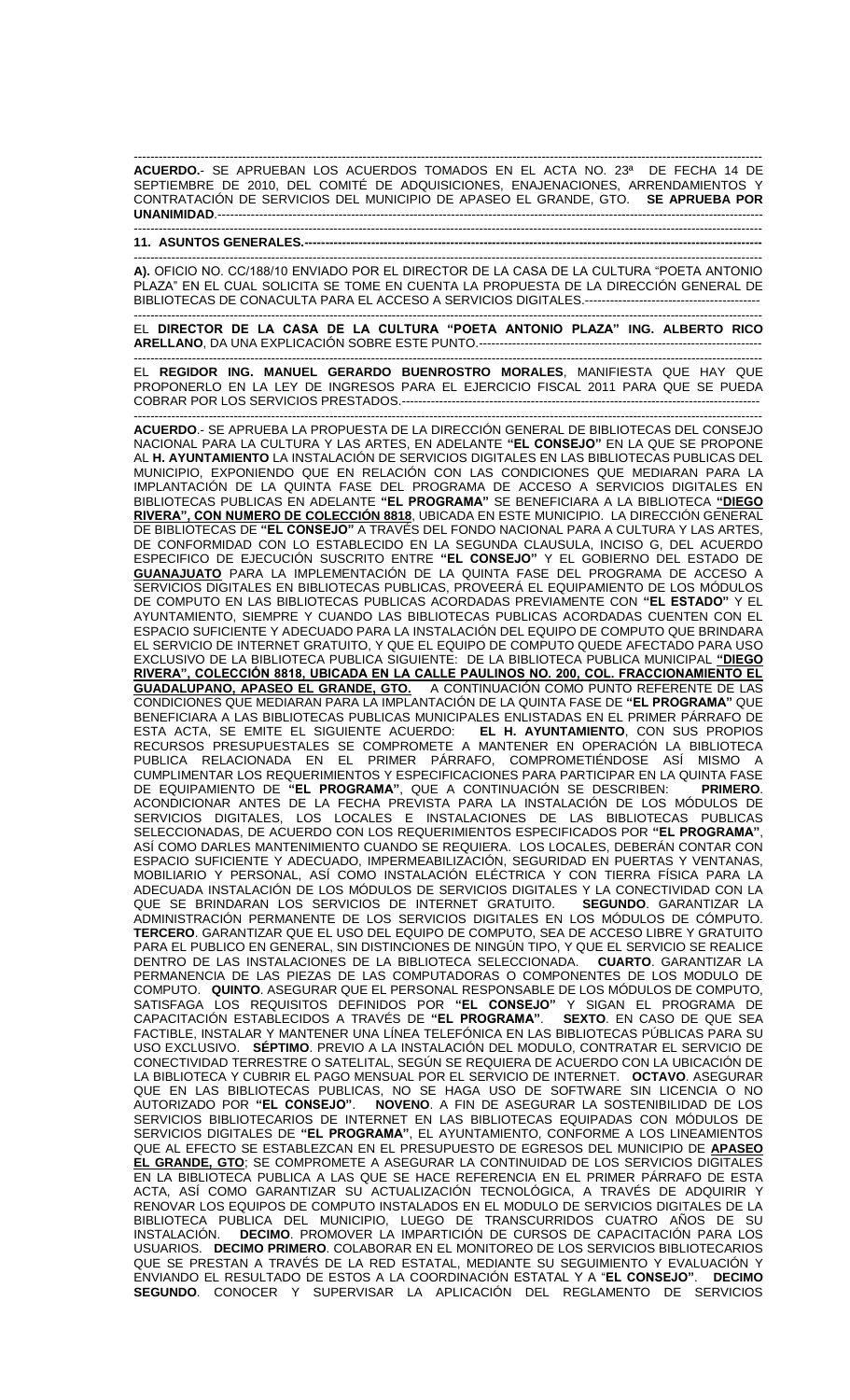BIBLIOTECARIOS ELABORADO POR **"EL CONSEJO"** Y EN LO CONDUCENTE PRESENTARLE PROPUESTAS PARA ADICIONARLO Y PUBLICARLO CON LOS ELEMENTOS QUE RESULTEN NECESARIOS PARA ASEGURAR LA PRESTACIÓN DE LOS SERVICIOS BIBLIOTECARIOS EN TÉRMINOS DE CONTINUIDAD Y CALIDAD. **DECIMO TERCERO**. CONTRATAR Y MANTENER VIGENTE UN SEGURO QUE AMPARE LAS INSTALACIONES, EQUIPOS, ACERVOS Y MOBILIARIO, CONTRA ACCIDENTES PROVOCADOS POR LOS FENÓMENOS NATURALES, ASÍ COMO INCENDIO, DERRUMBE O ACTOS VANDÁLICOS. **DECIMO CUARTO**. DESARROLLAR UN PROGRAMA ANUAL DE DIFUSIÓN DE LOS SERVICIOS BIBLIOTECARIOS Y ACTIVIDADES AFINES QUE SE DESARROLLEN EN LAS BIBLIOTECAS PUBLICAS DEL MUNICIPIO. **DECIMO QUINTO**. EL H. AYUNTAMIENTO MUNICIPAL DE **APASEO EL GRANDE, GTO.**, SABE Y ACEPTA QUE, ANTE EL INCUMPLIMIENTO DE ESTOS COMPROMISOS, LA DIRECCIÓN GENERAL DE BIBLIOTECAS DE **"EL CONSEJO"** CANCELARA SU COMPROMISO DE EQUIPAR CON SERVICIOS DIGITALES LAS BIBLIOTECAS A LAS QUE SE HACE REFERENCIA EN EL PRIMER PÁRRAFO Y ASÍ MISMO, UNA VEZ INSTALADOS LOS EQUIPOS DE COMPUTO EN ESTAS BIBLIOTECAS, SE RESERVA EL DERECHO EN COORDINACIÓN CON LAS AUTORIDADES DEL GOBIERNO DEL ESTADO, DE RETIRAR LOS EQUIPOS DE COMPUTO DE LAS BIBLIOTECAS EN LAS QUE SE INCUMPLAN LOS COMPROMISOS CONSIGNADOS EN LA PRESENTE, EFECTUANDO SU TRASLADO A BIBLIOTECAS QUE CUMPLAN CON ESTOS COMPROMISOS, EN VIRTUD DE CORRESPONDER A UN SERVICIO PUBLICO QUE SE PRESTA A LA POBLACIÓN EN BASE A LA LEY GENERAL DE BIBLIOTECAS. **SE APRUEBA POR UNANIMIDAD.--**

------------------------------------------------------------------------------------------------------------------------------------------------------- **B).** SOLICITUD DE APROBACIÓN DE MODIFICACIÓN PRESUPUESTAL DE LA COMISIÓN MUNICIPAL DEL DEPORTE Y ATENCIÓN A LA JUVENTUD.--------------------------------------------------------------------------------------------

------------------------------------------------------------------------------------------------------------------------------------------------------- EL **REGIDOR ING. MANUEL GERARDO BUENROSTRO MORALES**, DICE QUE SU ACLARACIÓN SERIA QUE ESTO NO HA PASADO A LA TESORERÍA PARA QUE ESTE ENTERADA Y DE SU VISTO BUENO.--------- -------------------------------------------------------------------------------------------------------------------------------------------------------

**ACUERDO**.- SE APRUEBA LA 1ª MODIFICACIÓN AL PRESUPUESTO DE INGRESOS Y EGRESOS DE LA COMISIÓN MUNICIPAL DEL DEPORTE Y ATENCIÓN A LA JUVENTUD (COMUDAJ). **SE APRUEBA POR UNANIMIDAD.---**

| <b>COMITÉ MUNICIPAL DEL DEPORTE Y ATENCION A LA JUVENTUD</b><br><b>PRONOSTICO DE INGRESOS EJERCICIO 2010</b> |                             |                  |                 |                    |                                                 |  |
|--------------------------------------------------------------------------------------------------------------|-----------------------------|------------------|-----------------|--------------------|-------------------------------------------------|--|
| No. Cuenta                                                                                                   | <b>CONCEPTO</b>             | Presupuesto 2010 | <b>AUMENTOS</b> | <b>DISMINUCION</b> | <b>1ER. MODIFICACION</b><br><b>PRESUPUESTAL</b> |  |
|                                                                                                              |                             | 2.012.032.39     |                 |                    | 2,012,032.39                                    |  |
|                                                                                                              |                             |                  |                 |                    |                                                 |  |
| 4-401-000-000-000                                                                                            | <b>I.- APROVECHAMIENTOS</b> | 2,012,032.39     |                 |                    | 2,012,032.39                                    |  |
|                                                                                                              |                             |                  |                 |                    |                                                 |  |
| 4-401-001-000-000                                                                                            | <b>SUBSIDIO MUNICIPAL</b>   | 2.012.032.39     |                 |                    | 2,012,032.39                                    |  |
| 4-401-001-001-000                                                                                            | Subsidio Municipal          | 2,012,032.39     |                 |                    | 2,012,032.39                                    |  |
|                                                                                                              |                             |                  |                 |                    |                                                 |  |

## **COMITÉ MUNICIPAL DEL DEPORTE Y ATENCION A LA JUVENTUD PRESUPUESTO DE EGRESOS EJERCICIO 2010**

|                           |                                                     | <b>PRESUPUESTO</b> |                 |                      |                     |
|---------------------------|-----------------------------------------------------|--------------------|-----------------|----------------------|---------------------|
|                           |                                                     |                    |                 |                      | <b>1ER.</b>         |
| <b>CUENTA</b>             | <b>CONCEPTO</b>                                     | ORIGINAL 2010      | <b>AUMENTOS</b> | <b>DISMINUCIONES</b> | <b>MODIFICACIÓN</b> |
|                           |                                                     |                    |                 |                      |                     |
|                           | <b>COMITÉ MUNICIPAL DEL DEPORTE Y</b>               |                    |                 |                      |                     |
| 5-000-000-000-000-000-000 | <b>ATENCION A LA JUVENTUD</b>                       | 2,012,032.39       | 42.567.50       | 42.567.50            | 2,012,032.39        |
| 5-501-000-000-000-000-000 | <b>COMUDAJ</b>                                      | 2,012,032.39       | 42.567.50       | 42.567.50            | 2,012,032.39        |
| 5-501-001-100-000-000-000 | <b>SERVICIOS PERSONALES</b>                         | 1,201,390.14       | 20.000.00       | 40.000.00            | 1,181,390.14        |
| 5-501-001-100-101-000-000 | Sueldos Personal de Confianza                       | 235,983.63         |                 |                      | 235,983.63          |
| 5-501-001-100-102-000-000 | Sueldos Personal de Base                            | 159,989.89         |                 |                      | 159,989.89          |
| 5-501-001-100-105-000-000 | Honorarios Asimilables a Sueldos y Salarios         | 376,138.40         |                 |                      | 376,138.40          |
| 5-501-001-100-106-000-000 | Prima Vacacional                                    | 8,672.74           |                 |                      | 8,672.74            |
| 5-501-001-100-108-000-000 | Gratificación de Fin de Año                         | 58,343.22          |                 |                      | 58,343.22           |
| 5-501-001-100-110-000-000 | Compensacion por servicios especiales               | 4,200.00           | 20.000.00       |                      | 24,200.00           |
|                           | Liquidaciones por Indemnizaciones y Salarios        |                    |                 |                      |                     |
| 5-501-001-100-112-000-000 | Caídos                                              | 103,500.00         |                 | 40.000.00            | 63,500.00           |
| 5-501-001-100-114-000-000 | Cuotas al IMSS                                      | 83,979.80          |                 |                      | 83,979.80           |
| 5-501-001-100-122-000-000 | Impuesto de 2% sobre Nóminas                        | 11,016.97          |                 |                      | 11,016.97           |
| 5-501-001-100-123-000-000 | Estímulos por Puntualidad y Asistencia              | 79,719.71          |                 |                      | 79,719.71           |
| 5-501-001-100-125-000-000 | Despensa                                            | 48,345.78          |                 |                      | 48,345.78           |
|                           | Gastos Médicos Mayores, Asistencia Médica y         |                    |                 |                      |                     |
| 5-501-001-100-128-000-000 | Medicamentos                                        | 31,500.00          |                 |                      | 31,500.00           |
| 5-501-001-200-000-000-000 | <b>MATERIALES Y SUMINISTROS</b>                     | 272,908.00         | 2,567.50        | 0.00                 | 275,475.50          |
| 5-501-001-200-201-000-000 | Materiales y Útiles de Oficina                      | 6,833.10           |                 |                      | 6,833.10            |
| 5-501-001-200-202-000-000 | Material de Limpieza                                | 1,573.20           |                 |                      | 1,573.20            |
|                           | Materiales y Útiles de Impresión, Reproducción y    |                    |                 |                      |                     |
| 5-501-001-200-205-000-000 | Encuadernación                                      | 5,796.00           |                 |                      | 5,796.00            |
|                           | Materiales y Útiles para el Procesamiento en        |                    |                 |                      |                     |
| 5-501-001-200-206-000-000 | Equipos y Bienes Informáticos                       | 5,630.40           |                 |                      | 5,630.40            |
| 5-501-001-200-207-000-000 | Materiales de Fotografía y Cinematografía           | 1,076.40           |                 |                      | 1,076.40            |
| 5-501-001-200-208-000-000 | Alimentación de Personas                            | 2,152.80           |                 |                      | 2,152.80            |
| 5-501-001-200-209-000-000 | Refacciones, Accesorios y Herramientas Menores      | 6,913.80           |                 |                      | 6,913.80            |
| 5-501-001-200-210-000-000 | Refacciones, Accesorios para Equipo de Cómputo      | 1,614.60           | 2,567.50        | 0.00                 | 4,182.10            |
| 5-501-001-200-211-000-000 | Materiales para Construcción                        | 26,392.50          |                 |                      | 26,392.50           |
| 5-501-001-200-214-000-000 | Plaquicidas, Abonos y Fertilizantes                 | 10,350.00          |                 |                      | 10,350.00           |
| 5-501-001-200-216-000-000 | Combustibles, Lubricantes y Aditivos                | 59,292.25          |                 |                      | 59,292.25           |
| 5-501-001-200-220-000-000 | Artículos Deportivos y premiaciones                 | 145,282.95         |                 |                      | 145,282.95          |
| 5-501-001-300-000-000-000 | <b>SERVICIOS GENERALES</b>                          | 198,140.40         | 20,000.00       | 0.00                 | 218,140.40          |
| 5-501-001-300-301-000-000 | Servicio Postal                                     | 517.50             |                 |                      | 517.50              |
| 5-501-001-300-303-000-000 | Servicio Telefónico                                 | 27,945.00          |                 |                      | 27,945.00           |
| 5-501-001-300-304-000-000 | Servicio de Energía Eléctrica                       | 2,070.00           |                 |                      | 2,070.00            |
| 5-501-001-300-305-000-000 | Servicio de Agua Potable                            | 1,076.40           |                 |                      | 1,076.40            |
| 5-501-001-300-311-000-000 | Capacitación                                        | 10,764.00          | 20.000.00       |                      | 30,764.00           |
| 5-501-001-300-316-000-000 | Seguros                                             | 9,439.20           |                 |                      | 9,439.20            |
| 5-501-001-300-318-000-000 | Otros Impuestos y Derechos                          | 463.68             |                 |                      | 463.68              |
|                           | Servicios de Fotografía, Fotocopiado,               |                    |                 |                      |                     |
| 5-501-001-300-319-000-000 | Microfilmación, Video y Grabación                   | 1,614.60           |                 |                      | 1,614.60            |
| 5-501-001-300-320-000-000 | Comisiones y Servicios Bancarios                    | 6,210.00           |                 |                      | 6,210.00            |
| 5-501-001-300-321-000-000 | Mantenimiento y Conservación de Mobiliario y Equipo | 1,242.00           |                 |                      | 1,242.00            |
|                           | Mantenimiento y Conservación de Bienes              |                    |                 |                      |                     |
| 5-501-001-300-322-000-000 | Informáticos                                        | 1.097.10           |                 |                      | 1.097.10            |